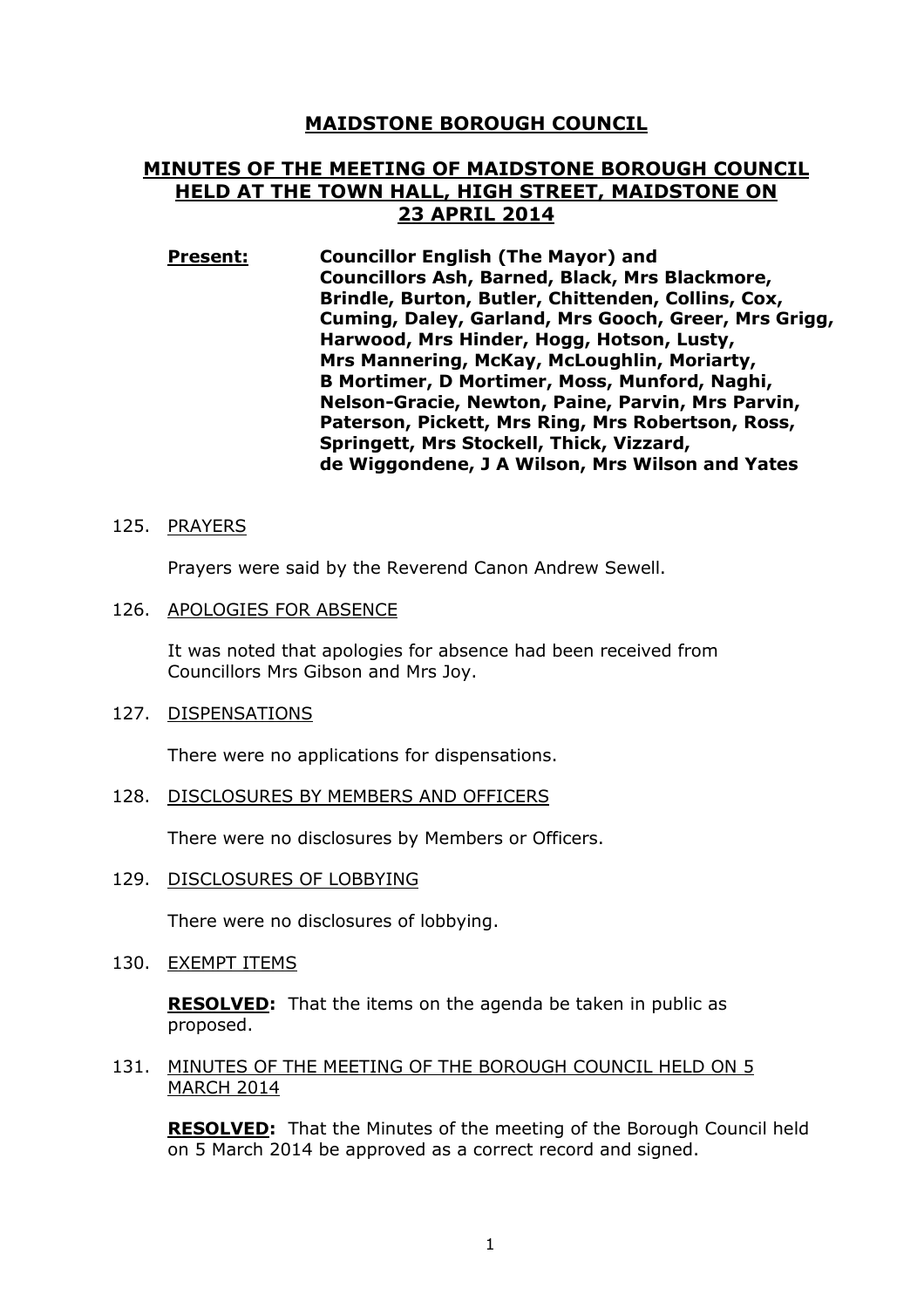# 132. MAYOR'S ANNOUNCEMENTS

The Mayor announced that:

- This being the last Council meeting of the Municipal Year, he would like to thank all those long-standing Members who were not seeking re-election in May for their services to the Council and to their local communities over the years, and to wish them all the best for the future. He would also like to wish good luck to all those who were standing in the forthcoming elections.
- He and the Deputy Mayor had continued to attend a tremendous number of functions and he wished to thank those Members who had attended the events arranged to raise funds for the charities he had chosen to support during his year in office. He would also like to thank the Mayoral team for their continued help and support.
- He would like to thank Asda Living for their recent generous donation to the Mayor's Charity Fund.

# 133. PETITIONS

The Mayor informed the Council that he had received notification that Mrs Lauren Sykes wished to present a petition calling upon the Council to safeguard Freshland Road children's play area.

In accordance with the Council Procedure Rules, petitions had to be presented to the Proper Officer at least one clear day before the day of the meeting at which it was to be presented, which would have been by 5.00 p.m. on Thursday 17 April 2014. Unfortunately, the petition was not received until the morning of 22 April 2014. In the circumstances, given the Easter break, he intended to propose that Council Procedure Rule 11 (iv) be suspended for this meeting only to enable the petition to be presented and discussed.

The Procedure Rule could only be suspended if at least one half of the whole number of Members of the Council was present and the majority of those present approved.

It was then moved by the Mayor, seconded by Councillor Paine, that Council Procedure Rule 11 (iv) be suspended for this meeting only to enable the petition relating to the Freshland Road children's play area to be presented and discussed.

With at least one half of the whole number of Members of the Council present and the majority of those present in agreement, it was:

**RESOLVED:** That Council Procedure Rule 11 (iv) be suspended for this meeting only to enable the petition relating to the Freshland Road children's play area to be presented and discussed.

Mrs Lauren Sykes then presented the petition as follows: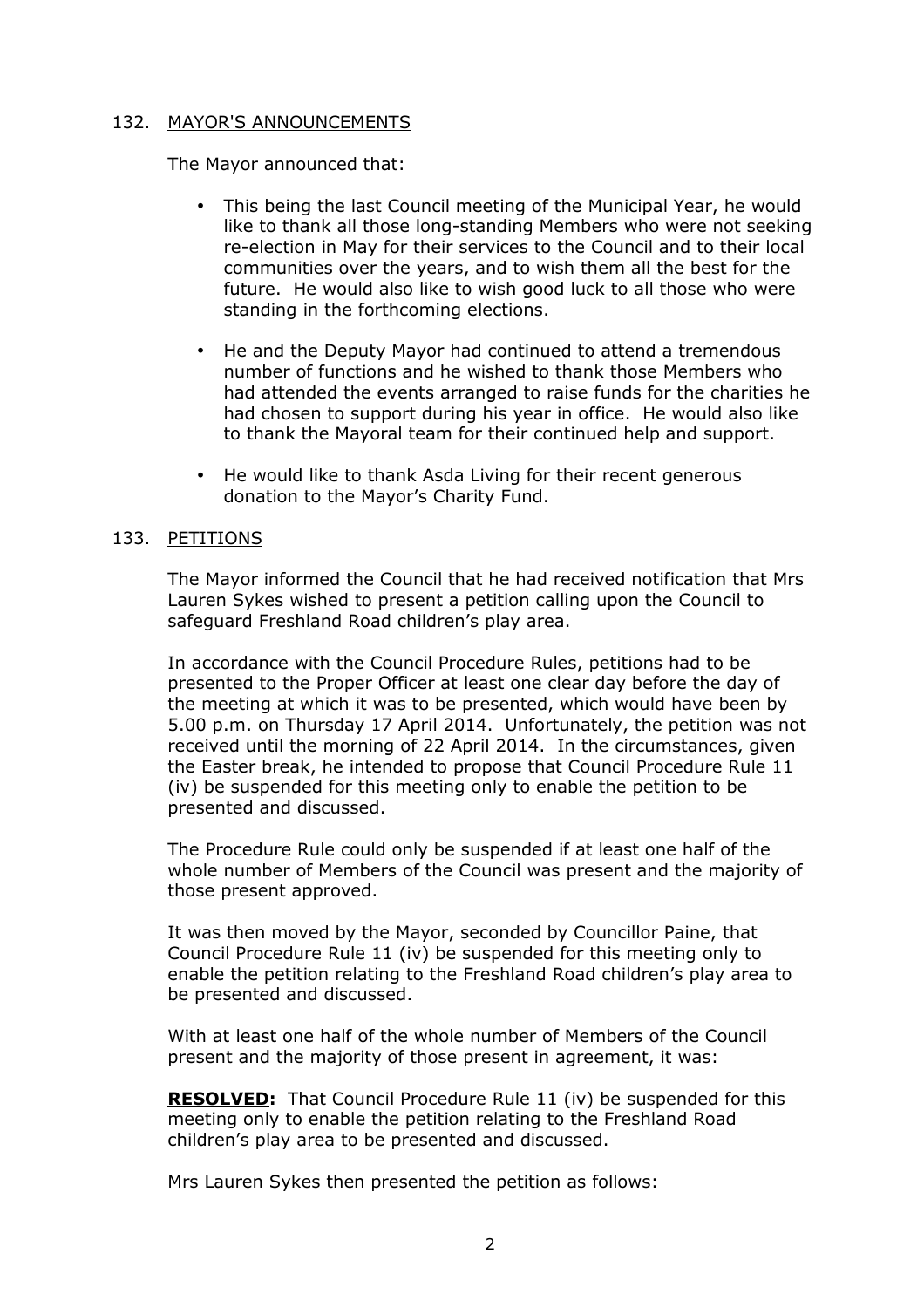*We the undersigned call upon Maidstone Borough Council to safeguard Freshland Road children's play area, in compliance with Play England's recommendations. Freshland Road play area is well-used and cherished by local residents. Further, there is not another accessible play park within 12 minutes by road as referred to in the Maidstone Play Strategy.* 

A factual briefing note prepared by the Parks and Leisure Manager on the issues raised in the petition was circulated.

Councillor J A Wilson, the Cabinet Member for Community and Leisure Services, advised the Council that he had visited the play area and he was sympathetic towards the concerns expressed by the local residents. As a result of the consultation, and subject to his final approval of the Play Area Strategy, the play area would be kept on for the time-being as a non-strategic play area and maintained, subject to the ongoing review of the condition of the play equipment.

During the ensuing discussion, Members welcomed the Cabinet Member's response to the petition.

**RESOLVED:** That the petition be referred to the Cabinet Member for Community and Leisure Services together with the points raised in the discussion.

#### 134. QUESTION AND ANSWER SESSION FOR MEMBERS OF THE PUBLIC

Questions to the Leader of the Council

Mr Mike FitzGerald asked the following question of the Leader of the Council:

*Does the Leader of the Council agree with me that two tier government is unaffordable and wasteful and in the climate of continuing year on year cuts to both Kent County Council and Maidstone Borough Council with fewer and fewer services being supported, is the time not right for Maidstone to drive forward the ultimate 'joint working' of a single Council Authority embracing all two tier Councils in say the NHS West Kent Commissioning Area or some other similar coming together?* 

The Leader of the Council responded to the question.

Councillor Mrs Wilson, the Leader of the Opposition, and Councillor Mrs Gooch, the Leader of the Independent Group, then responded to the question.

Mr FitzGerald asked the following supplementary question of the Leader of the Council:

*If the national coalition government can take forward combined authorities under their policy of making local councils more transparent and accountable to local people, cannot Maidstone lead the way in Kent and deliver joined up government, more easily understood and much*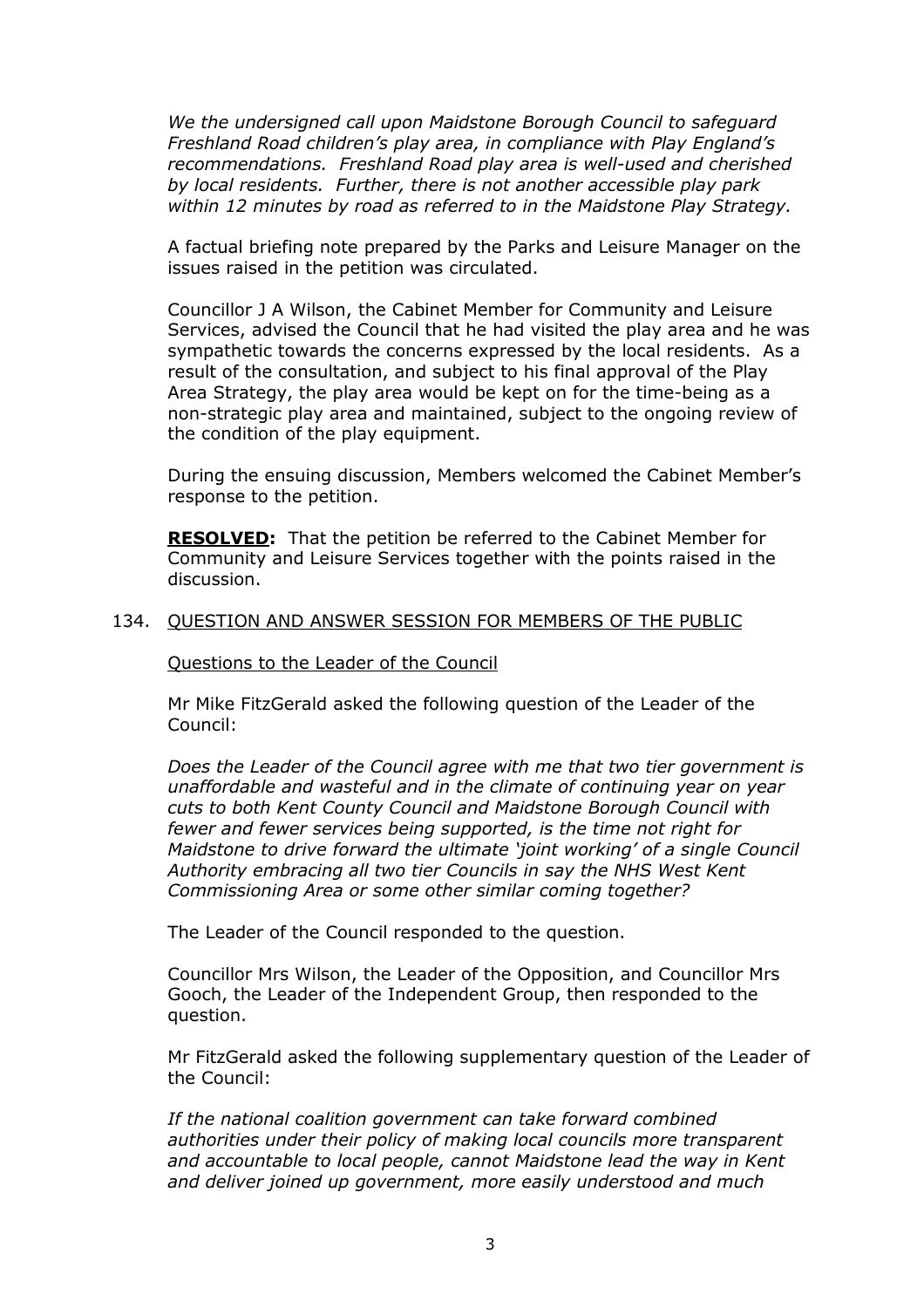*more cost effective than the present system and is the time not right for a big debate to take this forward? Can you agree that Maidstone should lead this debate and be at the forefront of change at this moment in time?* 

The Leader of the Council responded to the question.

Councillor Mrs Wilson, the Leader of the Opposition, and Councillor Mrs Gooch, the Leader of the Independent Group, then responded to the question.

Questions to the Cabinet Member for Planning, Transport and Development

Mr Geoff Licence asked the following question of the Cabinet Member for Planning, Transport and Development:

*The draft Local Plan shows an allocation of 125 new houses on Barty Farm, Thurnham. There is an acute shortage of primary school places in Bearsted, what schooling provision will be made for children from these houses, so that they can attend local schools? This will equally apply to other similar developments where schools are already full?*

The Cabinet Member for Planning, Transport and Development responded to the question.

Councillor Harwood, on behalf of the Leader of the Opposition, and Councillor Mrs Gooch, the Leader of the Independent Group, then responded to the question.

Mr Licence asked the following supplementary question of the Cabinet Member for Planning, Transport and Development:

*How do you ensure that enough money is in place from developers to provide the extra school places required?* 

The Cabinet Member for Planning, Transport and Development responded to the question.

Councillor Harwood, on behalf of the Leader of the Opposition, and Councillor Mrs Gooch, the Leader of the Independent Group, then responded to the question.

To listen to the responses to these questions, please follow this link:

http://live.webcasts.unique-media.tv/mbc081/interface

# 135. QUESTIONS FROM MEMBERS OF THE COUNCIL

Questions to the Leader of the Council

Councillor Mrs Grigg asked the following question of the Leader of the Council: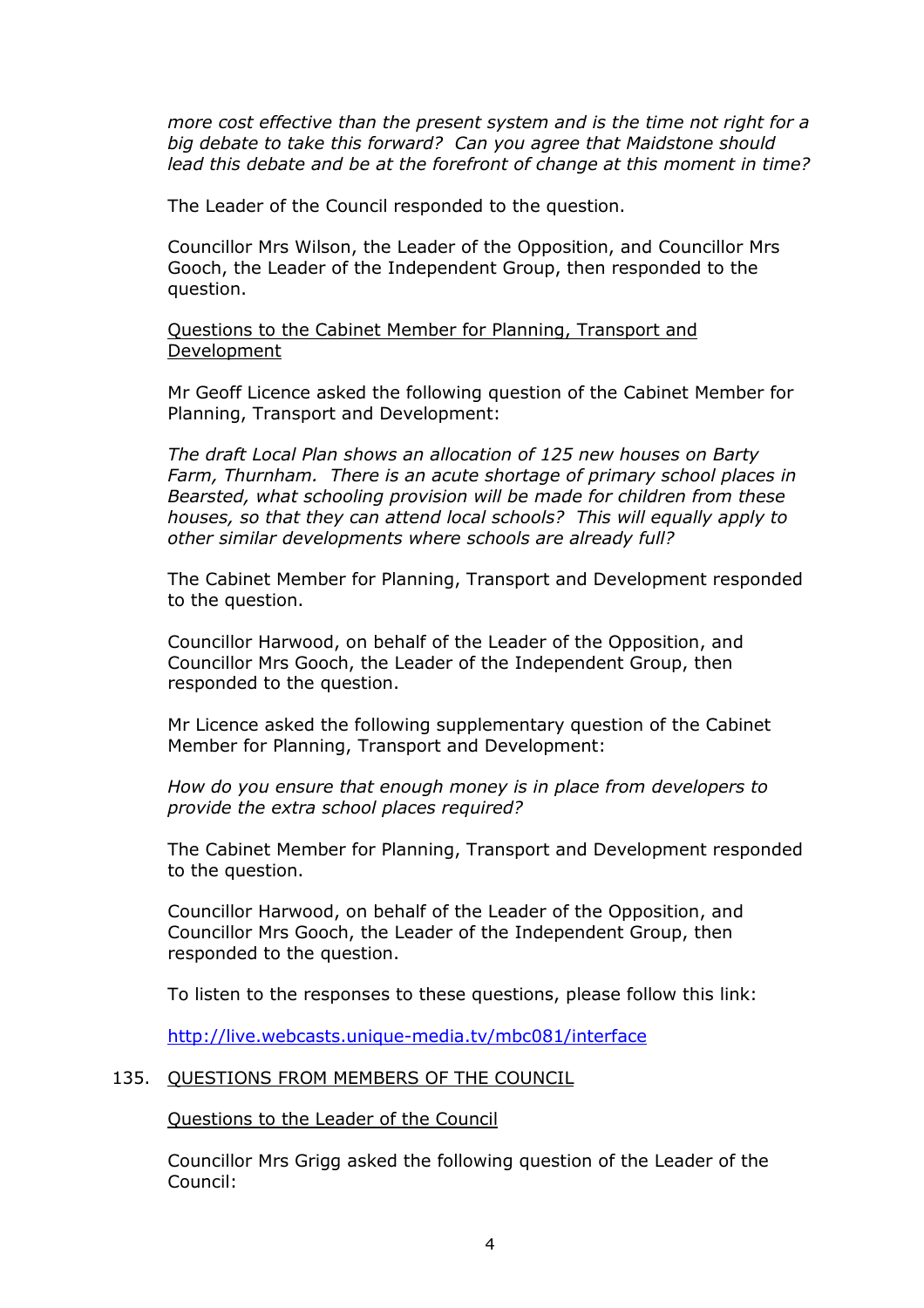*How does the Leader intend to improve the relationship with Kent County Council in order that progress can be made with the Local Plan?* 

The Leader of the Council responded to the question.

Councillor Mrs Grigg asked a supplementary question of the Leader of the Council, but it was rejected by the Mayor on the grounds that it duplicated a question to be asked by another Member.

Councillor Newton asked the following question of the Leader of the Council:

*Following my previous question to the Leader at Full Council in respect of the serious congestion issues at peak times in Maidstone, does he accept that the evidence published last week clearly shows that deaths from traffic related pollution are rising. Does he therefore agree that Maidstone Borough Council's proposals put to Kent County Council to widen the Sutton Road in order to accommodate the additional traffic from proposed developments to the south and south east of Maidstone is not a sensible option given the fact that pollution at the Wheatsheaf Traffic Lights is already above EU standards and that planning proposals in this area will do nothing for the health of the residents of this Borough?* 

The Leader of the Council responded to the question.

Councillor Newton asked the following supplementary question of the Leader of the Council:

*Does the Leader agree that in the light of the 745 deaths due to air pollution in Kent, there is a serious need for the south and south east relief road to take some pressure off the residents of the Borough who are breathing in the fumes?* 

The Leader of the Council responded to the question.

Questions to Cabinet Members

Councillor Vizzard asked the following question of the Cabinet Member for Environment:

*Would the Cabinet Member for Environment indicate what is the timescale for the review of the Saturday Freighter Service as reported in the Waste Strategy Report 2014-2019 dated 3 April 2014?* 

The Cabinet Member for Environment responded to the question.

Councillor Moriarty asked the following question of the Cabinet Member for Planning, Transport and Development:

*Can the Cabinet Member for Planning, Transport and Development tell me the total amount of Section 106 money received and not yet spent and*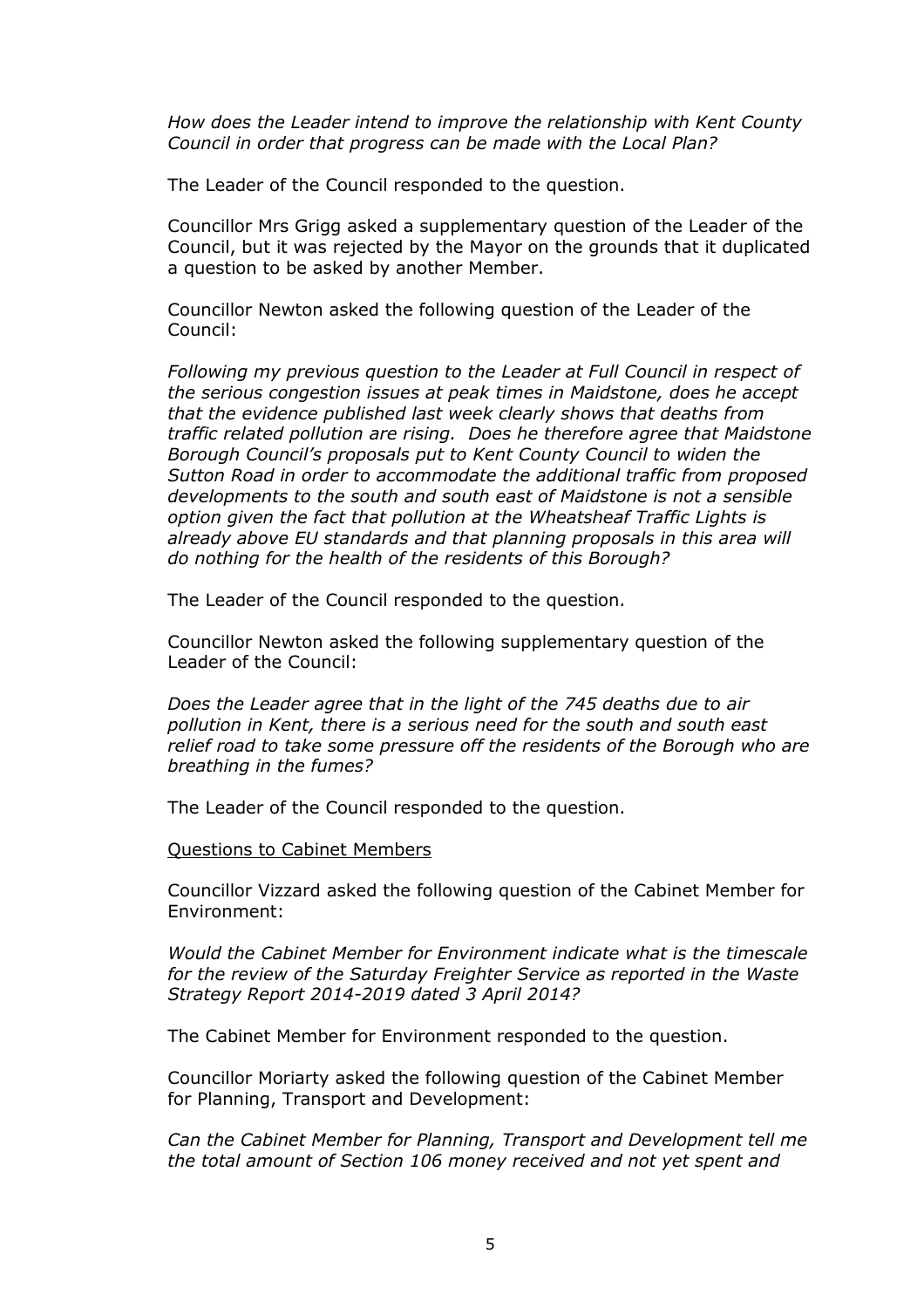*how much is still awaited as a result of planning decisions? Do you have this as a Ward by Ward breakdown?* 

The Cabinet Member for Planning, Transport and Development responded to the question.

Councillor Moriarty asked the following supplementary question of the Cabinet Member for Planning, Transport and Development:

*Can the information be shared regularly by the Cabinet Member and published so that all Council Tax payers are aware of the impact in their area?* 

The Cabinet Member for Planning, Transport and Development responded to the question.

Councillor Mrs Gooch asked the following question of the Cabinet Member for Planning, Transport and Development:

*Following the recent Planning, Transport and Development Overview and Scrutiny Meeting, will the Cabinet Member for Planning, Transport and Development confirm that consultation with, and the involvement of, Parish Councils, will be significantly improved during the continuing difficult and challenging Local Plan process?* 

The Cabinet Member for Planning, Transport and Development responded to the question.

Councillor Mrs Gooch asked the following supplementary question of the Cabinet Member for Planning, Transport and Development:

*How would development at Detling Airfield be viewed in the context of the AONB?* 

The Cabinet Member for Planning, Transport and Development responded to the question.

http://live.webcasts.unique-media.tv/mbc081/interface

# 136. CURRENT ISSUES - REPORT OF THE LEADER OF THE COUNCIL, RESPONSE OF THE GROUP LEADERS AND QUESTIONS FROM COUNCIL **MEMBERS**

There was no report from the Leader of the Council on this occasion.

# 137. REPORT OF THE CABINET HELD ON 9 APRIL 2014 - COMMUNITY SAFETY PARTNERSHIP PLAN 2013-18 - ANNUAL REFRESH 2014-15

It was moved by Councillor J A Wilson, seconded by Councillor Paine, that the recommendation of the Cabinet relating to the Community Safety Partnership Plan Annual Refresh 2014-15 be approved.